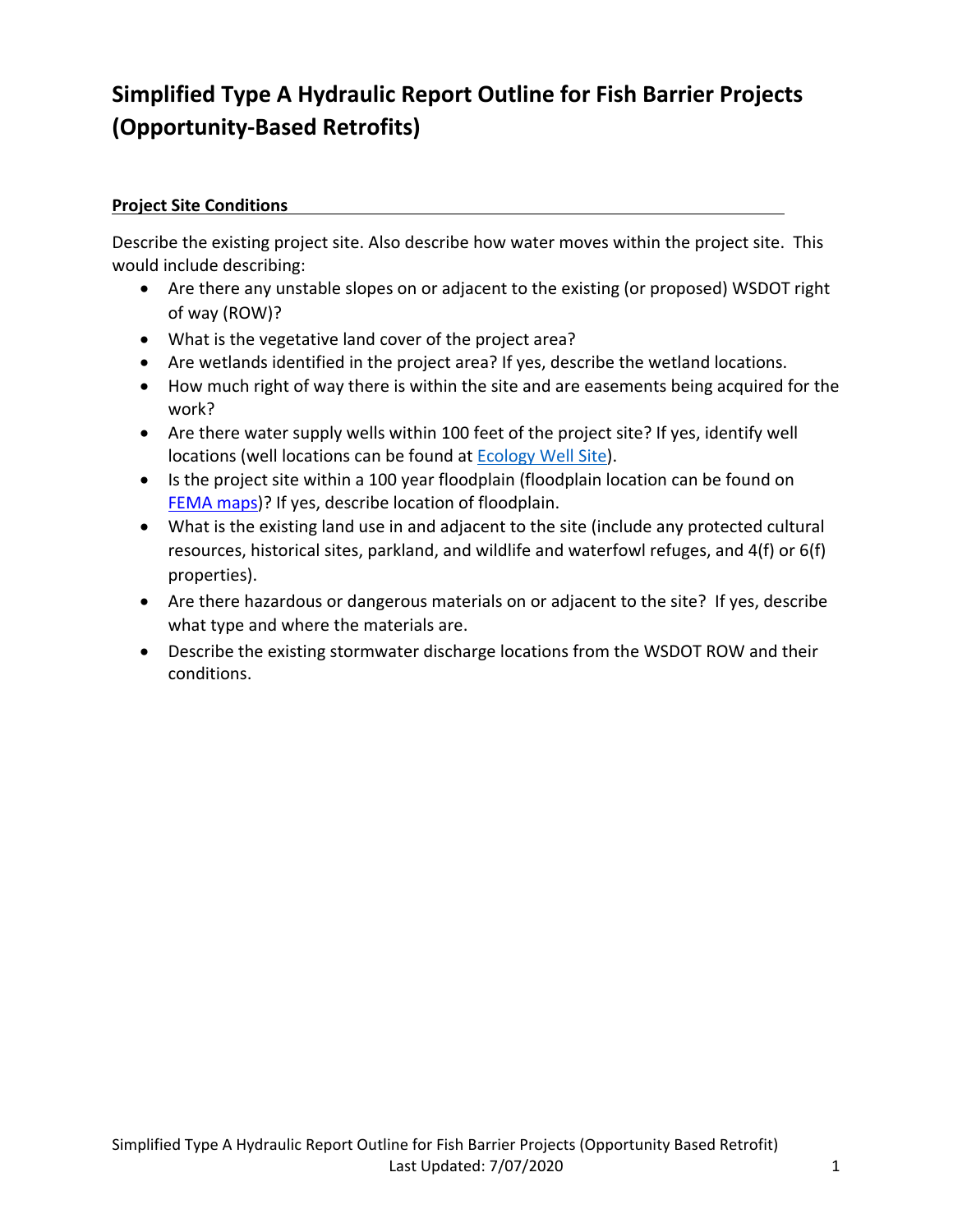Provide an aerial photo of the existing project site:

#### **Existing Water Quality Conditions**

 $\overline{a}$ 

Describe how close each discharge location is to a receiving body of water.

For each waterbody listed, is the waterbody part of an Ecology/EPA approved TMDL<sup>1</sup>? Yes $\square$ , No  $\square$ If yes, list applicable pollutants.

For each waterbody listed, is the waterbody on Ecology's Category 5/303(d) list of impaired waterbodies? Yes  $\square$  . No  $\square$ If yes, list applicable pollutants.

Has WSDOT Maintenance or others identified water quality issues in the project area? Yes  $\square$ , No  $\square$ If yes, describe issues.

### **Existing Stormwater Treatment Facilities and Conveyance**

Describe any existing stormwater BMP within the project limits. Check the Highway Activity Tracking System (HATS), Stormwater BMP Specifications (SWABS) web application, as-builts,

<span id="page-1-0"></span><sup>&</sup>lt;sup>1</sup> WSDOT's [Water Resources](https://www.wsdot.wa.gov/environment/technical/disciplines/water-erosion/water-policies-procedures) webpage has a link to guidance for [Identifying Impaired Waterbodies](https://www.wsdot.wa.gov/sites/default/files/2018/03/05/Env-StormW-IdentifyWaterBodiesForERS.pdf) in the GIS Workbench. **NOTE: The GIS workbench may not have the most up-to-date information**, so the guidance includes instructions to verify GIS workbench data by using Ecology's tools (which do not show mile post information): use Ecology's [Water Quality Atlas](https://fortress.wa.gov/ecy/waterqualityatlas/map.aspx) in Microsoft Edge for best performance), or Ecology's [Water Quality Assessment Tool](https://ecology.wa.gov/Water-Shorelines/Water-quality/Water-improvement/Assessment-of-state-waters-303d) which may be easier for identifying 303(d) listed water bodies.